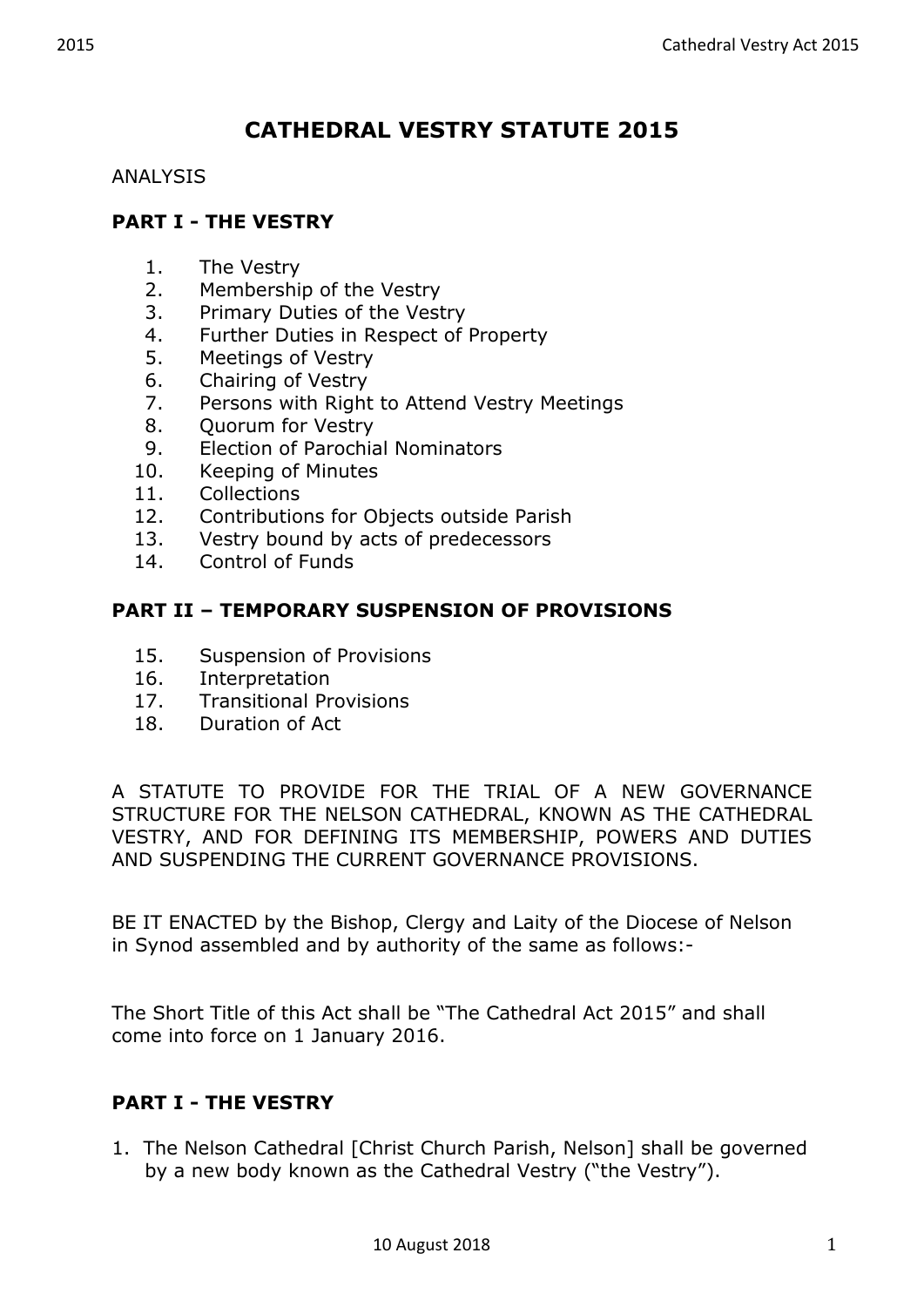# **2. Membership of the Vestry**

- (1) Membership of the Vestry shall comprise
	- The Bishop (ex officio)
	- The Dean
	- The Vicar of Christ Church Parish [if not also the Dean]
	- The Dean's Warden
	- The People's Warden
	- Up to two Clerical Canons appointed by the Bishop in consultation with the Dean
	- Up to two Lay Canons appointed by the Bishop in consultation with the Dean
	- Five Lay Vestry members elected by the Cathedral congregation at the Parish AGM from those Lay persons contained on the Parish Roll
	- The Lay Synod representatives of Christ Church Parish, providing that where any Lay Synod representative is already a member of the Vestry, a meeting of parishioners may appoint a further member of Vestry from the Cathedral congregation.
- (2) Before entering into office, each Vestry member shall make and subscribe to the Declaration of Acknowledgment of the authority of the General Synod as required by required by Title B Canon XXI. The signed declarations shall at once be forwarded to the Diocesan Secretary.
- (3) If a vacancy arises on the Vestry through the death, resignation, or removal of an elected member of the Vestry, or for any other reason-
	- (a) The position may remain vacant unless it is necessary to fill the office in order to provide a quorum for the Vestry, as required by section 8.
	- (b) The position may be filled by appointment made by the Vestry.
- (4) Any Canonical vacancy may be filled by the Bishop in consultation with the Dean.

# **3. Primary duties of Vestry**

- (1) The primary duties of the Vestry are to  $-$ 
	- (a) Promote the worship of Almighty God and to provide all things necessary for the ordering of public worship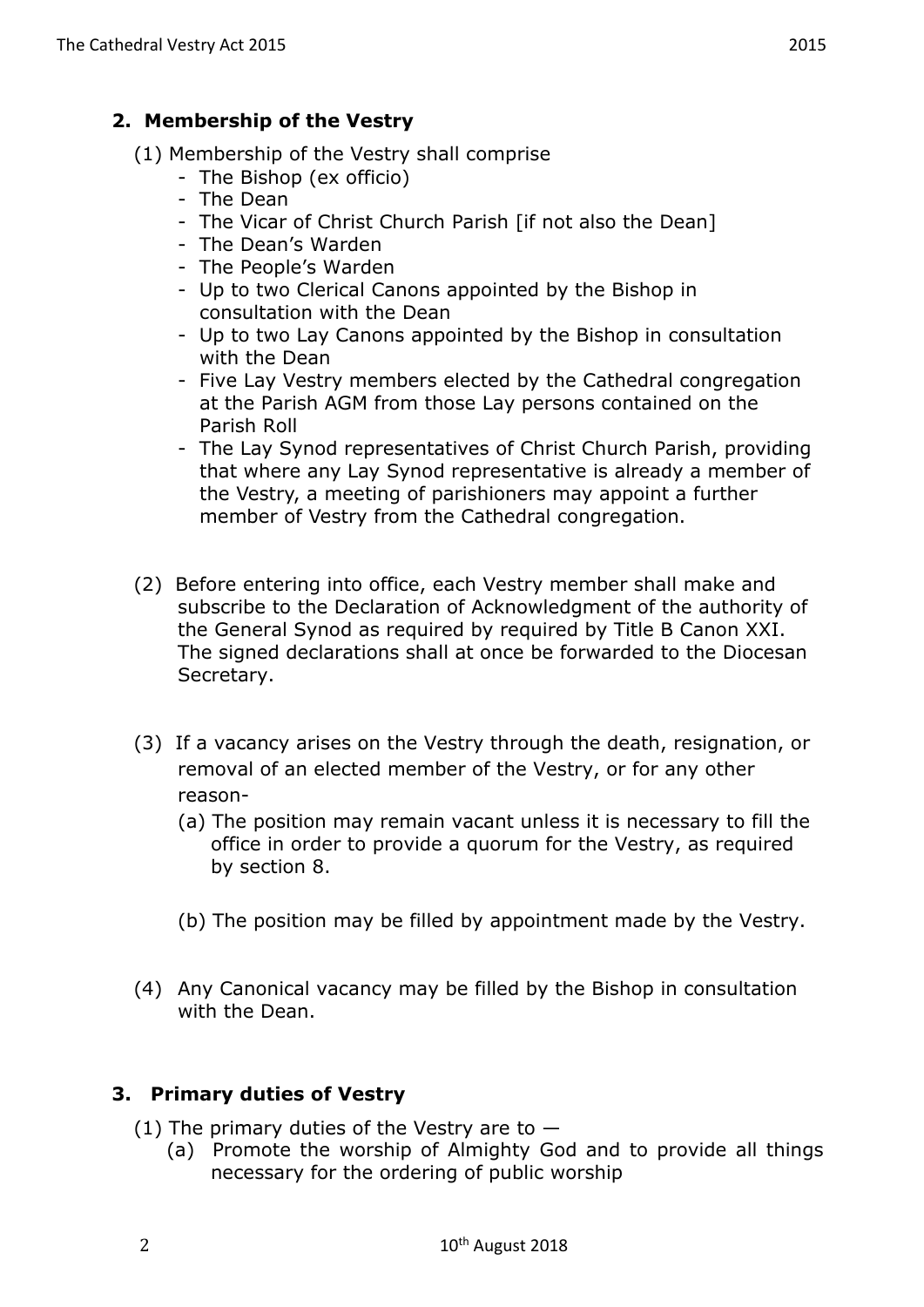- (b) Foster the spiritual growth and wellbeing of the parishioners, to bring before the parishioners the claims on them of the mission of the church in their community and in the world at large and generally to promote the extension of Christ's Kingdom
- (c) Encourage all members of the parish to grow in the faith and service of Christ by the power of his Spirit, and in particular to see that Christian education is provided for persons of all age groups
- (d) Promote and encourage the use of the Cathedral for such local, diocesan, ecumenical and missionary functions as may be approved by the Bishop and the Dean (or by the Vicar of the Parish of Christ Church if he/she is not the Dean)
- (e) Be responsible for the overall good management of the Cathedral/Parish and to administer and undertake the business affairs of the Cathedral/Parish
- (f) Determine the establishment of any paid position within the parish.
- (2) Subsection (1) does not limit the responsibility of the Vicar, under the authority of the Bishop, for the pastoral care of the parish, for Christian education in the parish, and for the spiritual wellbeing of the parishioners.

# **4. Further duties in respect of property**

Vestry shall have the following further duties:

- (a) Provide and care for the Cathedral buildings (including repair, maintenance and enhancement), the Cathedral furnishings, and the equipment needed for the good working of the parish
- (b) Plan, authorise, and execute all capital works, alterations, and improvements that may be necessary or desirable for the proper functioning of the Cathedral buildings, subject always to the provisions of the Diocesan Properties and Faculties Act 2006:
- (c) Provide a Vicarage in the parish free of charge to the Vicar, and free accommodation to other full-time Assistant Clergy who are paid from parish funds, or, instead of accommodation, to provide an allowance approved by Standing Committee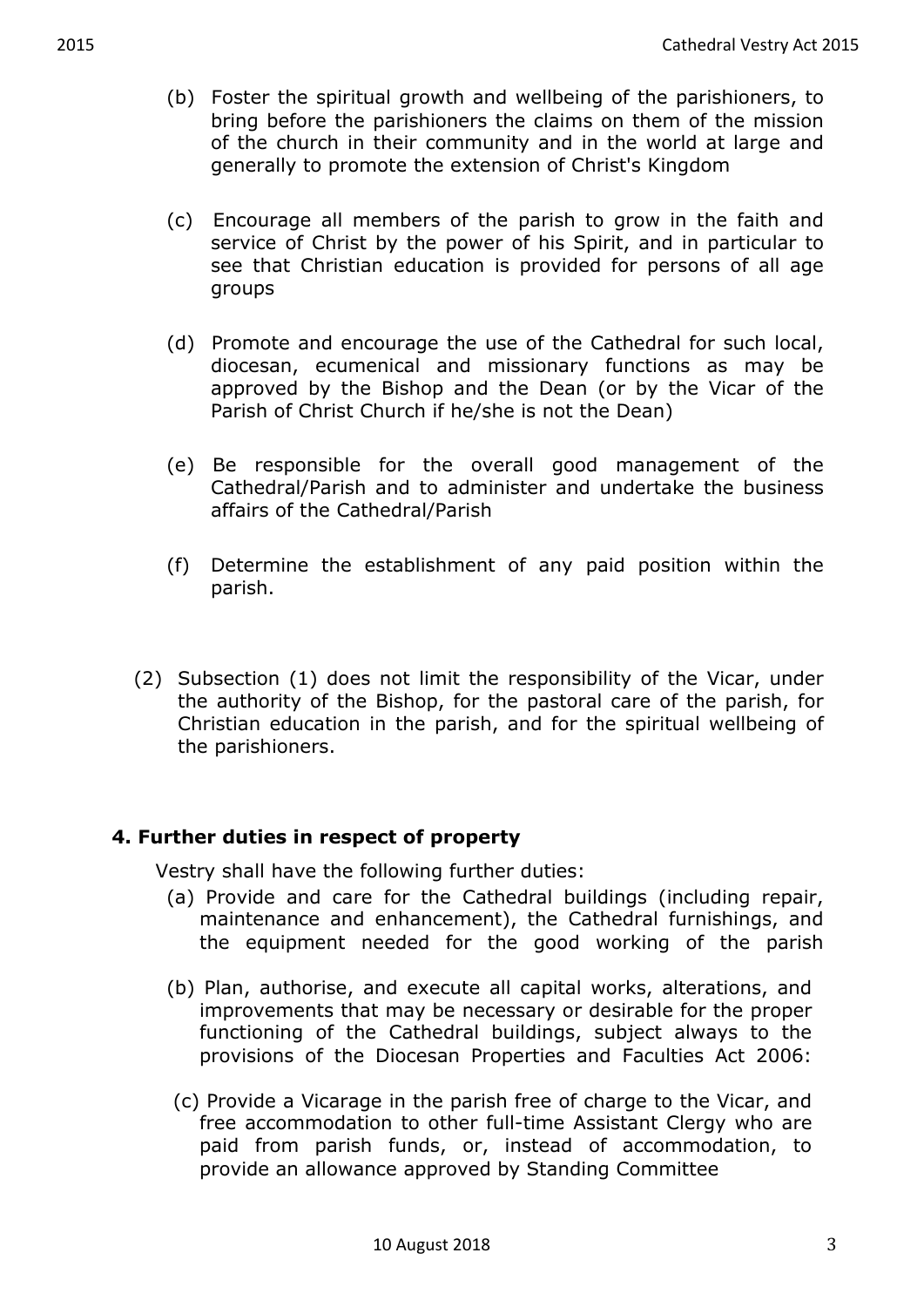- (d) Cause to be inspected at least once in each year the Cathedral, the vicarage, and all other buildings and property for which Vestry is responsible and ensure that all necessary repairs and maintenance are carried out.
- (e) The Vestry shall insure the Cathedral in the name of the Trustee for functional replacement value. The Vestry is not required to insure the Cathedral at full replacement.

#### **5. Meetings of Vestry**

- (1) Meetings of the Vestry shall be held at least bi-monthly at such time and place as the Vestry may determine.
- (2) A special meeting of Vestry may be called at such time as the Dean or the Churchwardens may determine, or upon a request in writing signed by a majority of Vestry members.
- (3) A special meeting may be called for any purpose by the Bishop.

# **6. Chairing of Vestry**

- (1) Subject to the provisions of this section, the Dean shall chair all meetings of Vestry.
- (2) If for any reason the Dean is unable to attend any meeting of Vestry, and while there is no Dean, the Bishop may chair the meetings of Vestry, but if the Bishop does not so choose, the Dean's Warden (in the first instance) or the People's Warden (in the second instance) shall chair the meetings of Vestry.
- (3) The person chairing any meeting of Vestry shall have a casting as well as a deliberative vote.

#### **7. Persons with right to attend Vestry meetings**

Any person may attend Vestry meetings at the invitation of Vestry and have the right to speak but not to vote.

# **8. Quorum for Vestry**

(1) No business shall be transacted at a meeting of Vestry unless a quorum is present.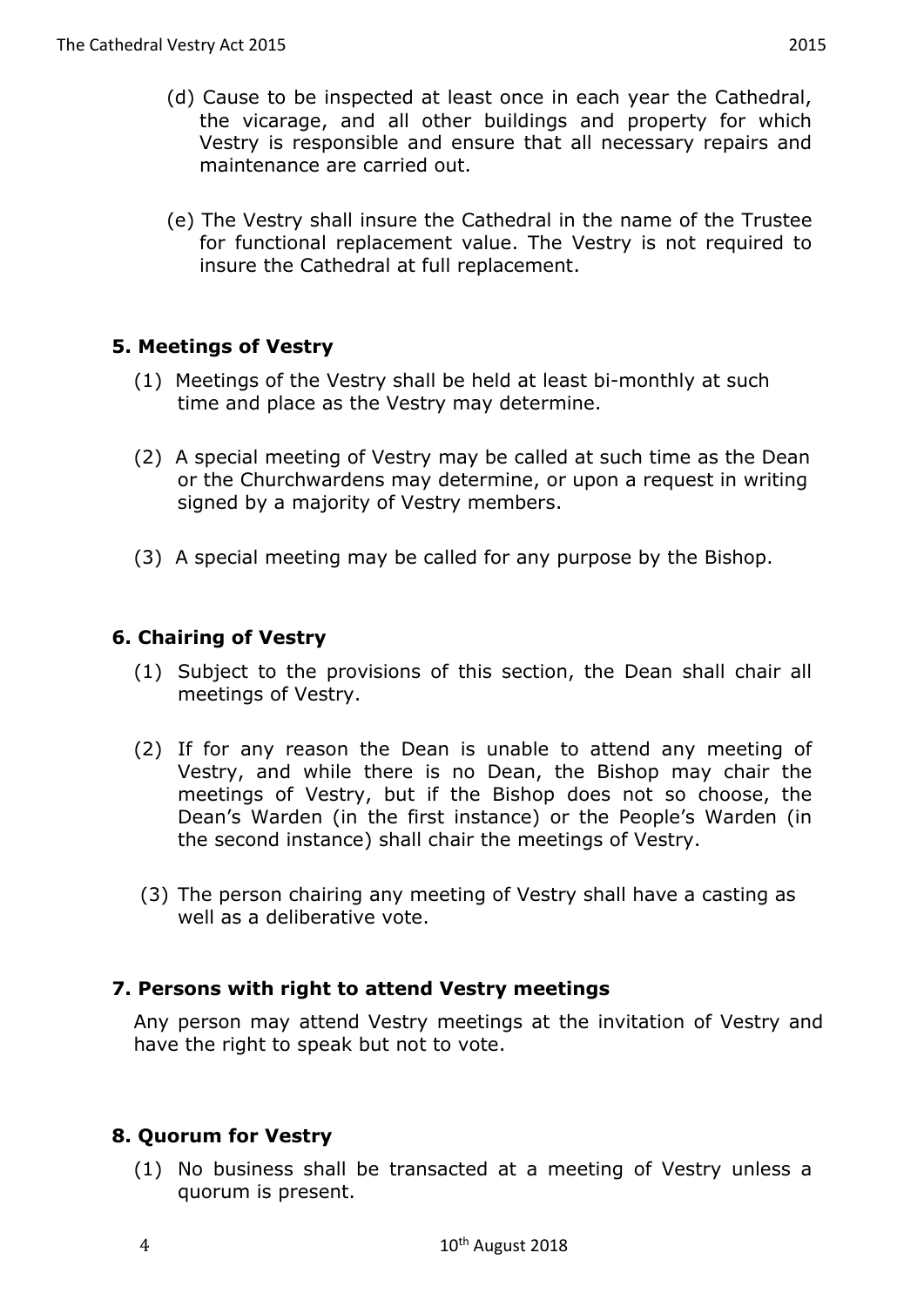- (2) The Vestry quorum shall be six and shall include the Dean or the Bishop or at least one of the Churchwardens and at least one of the clerical or Lay Canons.
- (3) Vestry may, with the express consent of the Dean and the Churchwardens, delegate to a member of Vestry or a subcommittee of Vestry the power to deal with any particular item of business or to be responsible for any particular aspect of parish life, with power to co-opt additional parishioners or persons who are not members of Vestry; and in such a case the subcommittee may conduct the business committed to it even though the Dean or a Churchwarden is not present or is not a member of the subcommittee.

# **9. Election of Parochial Nominators**

At a meeting held not later than two months after the annual general meeting at which it was elected, Vestry shall elect two persons, who are qualified to be members of Vestry, and two members of the Vestry [total of four] to be the Parochial Nominators for the Cathedral parish.

#### **10. Keeping of minutes**

The Vestry shall ensure that full minutes of all its meetings, and of all annual and special general meetings of parishioners, are kept.

# **11. Collections**

The Vestry shall ensure that all collections at services within the parish are fully recorded, safely kept, and promptly banked.

# **12. Contributions for objects outside parish**

- (1) The Vestry may at its discretion pay money from parish funds for religious, charitable, or educational objects outside the parish and authorise collections to be made for any such purposes.
- (2) All special offerings and collections shall be paid to the object specified within two months after their receipt.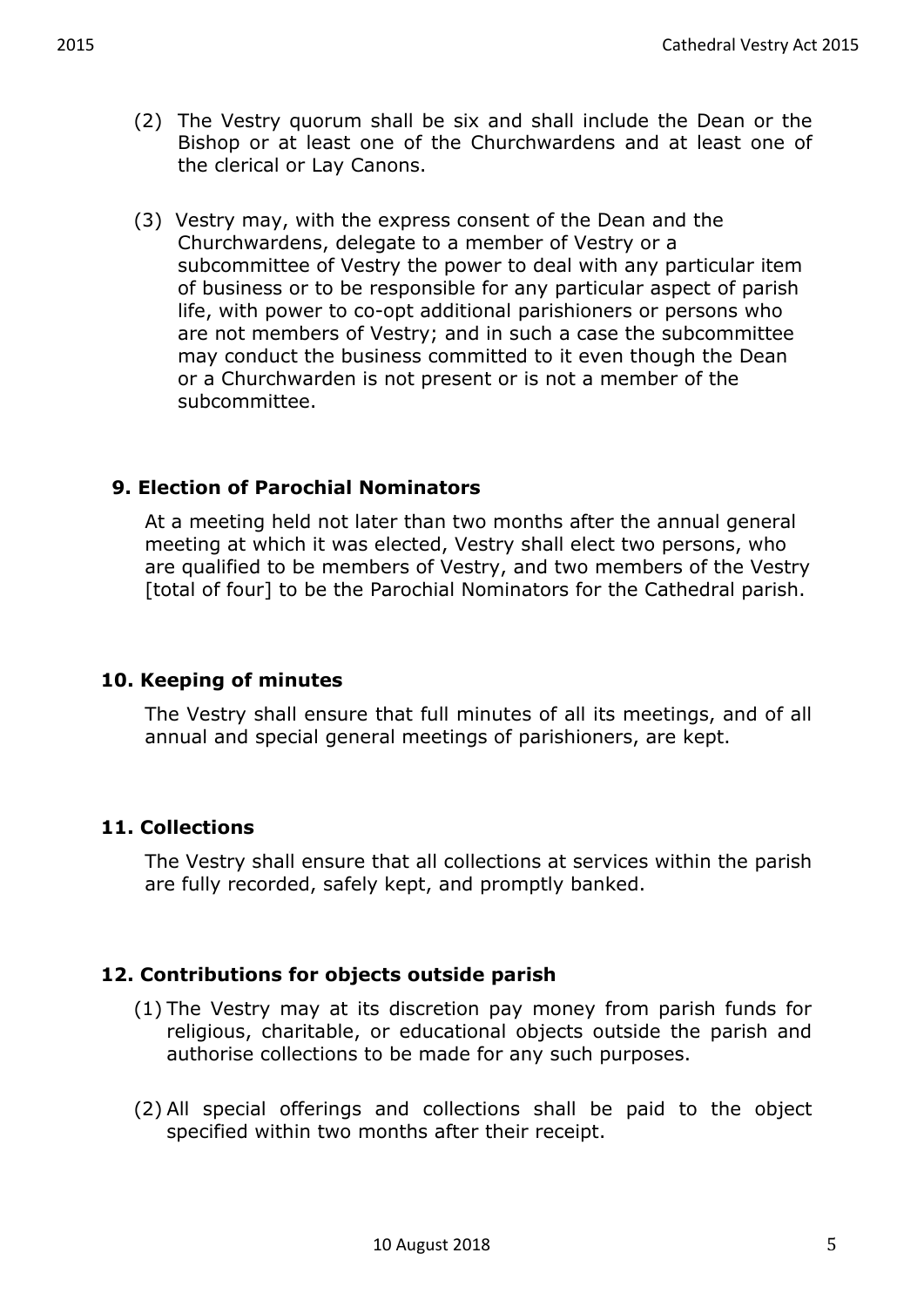#### **13. Vestry bound by acts of predecessors**

All contracts and undertakings that have been duly and lawfully entered into by the Vestry, or by the suspended Cathedral Chapter and Vestry existing prior to this Statute, shall (according to their tenor) be binding upon their successors in office from year to year.

#### **14. Control of funds**

All funds under the control of the Cathedral Chapter and the Cathedral Vestry as at the commencement of this Statute shall for its duration be under the control of the Vestry for the purposes that the funds are held or received.

# **PART II: TEMPORARY SUSPENSION OF PROVISIONS**

#### **15. Suspension of provisions**

The following statutory provisions shall be suspended with regard to the operation of the Cathedral for the duration of this Statute

- (a) Sections 3,5 and 6 of the Cathedral Act 2002
- (b) Part 111 of the Cathedral Act 2002
- (c) Section 19 of the Parishes Statute2006
- (d) Part IV of the Parishes Statute2006

# **16. Interpretation**

- (1) With regard to the operation of the Cathedral, for the duration of this Statute any reference in the Cathedral Act 2002, Appointment and Termination Act 1996 or Parishes Statute 2006 to 'Vestry' shall be read as a reference to 'Vestry' and reference in s21(1)(b) of the Parishes Statute 2006 to 'members of the Vestry' shall be read as 'elected lay Vestry members'.
- (2) Where there appears to be a conflict between this Statute and any other Diocesan Statute this Statute shall prevail.

# **17. Transitional Provisions**

(1) All current appointments as Canon of the Cathedral Chapter shall lapse on 31 December 2015.